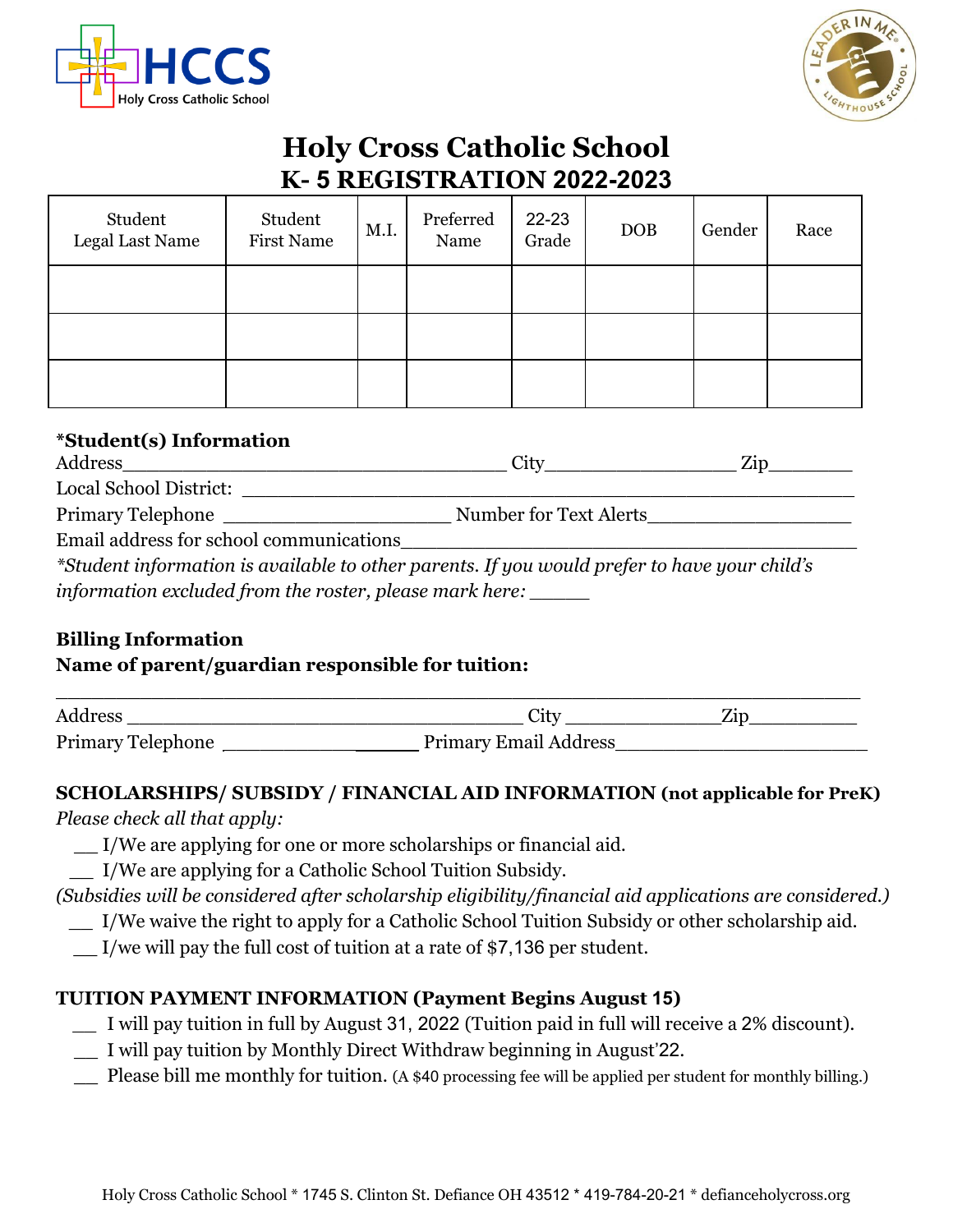#### **PLEASE SEE OTHER SIDE OF FORM**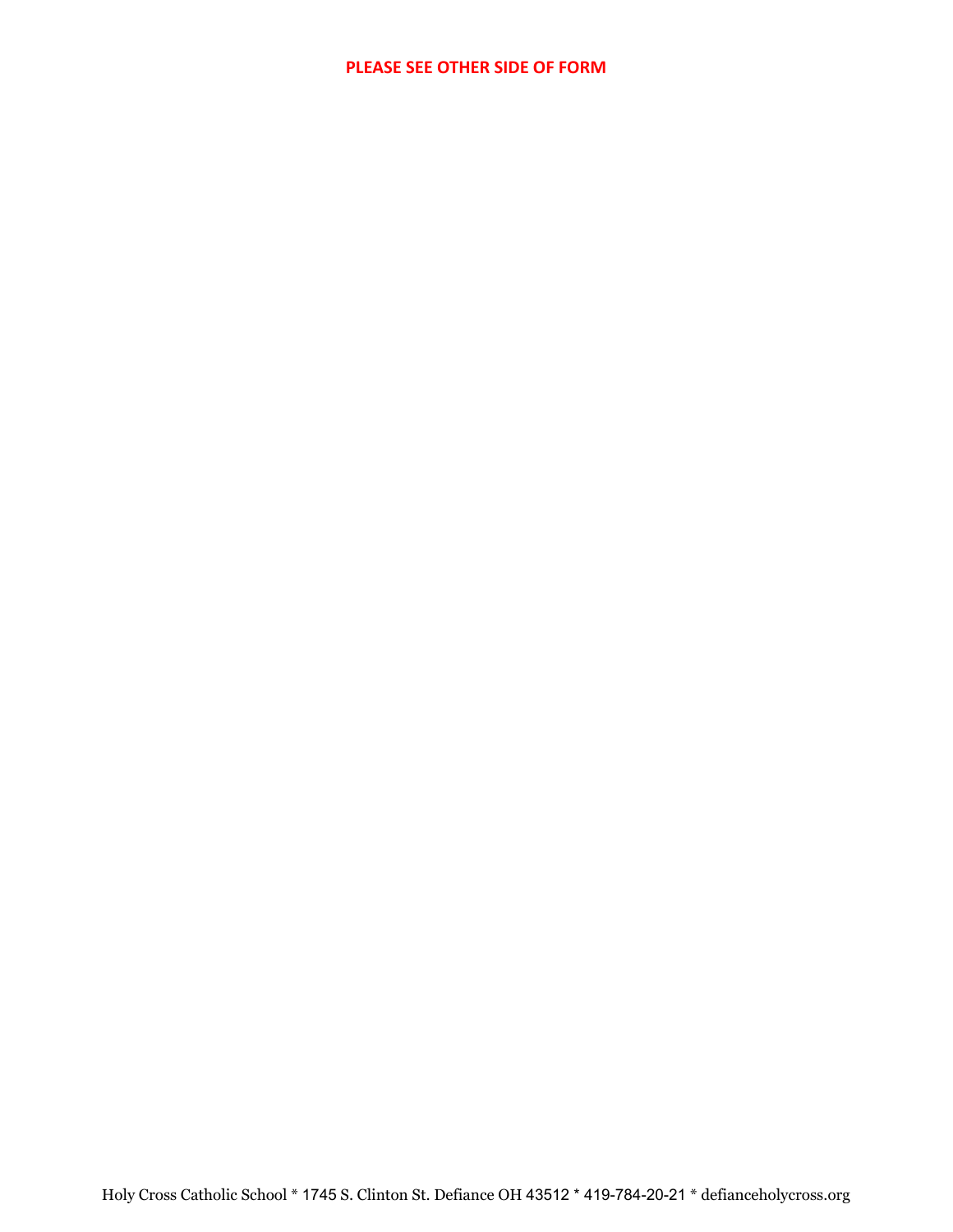#### **Caregiver Information**

|                                                                                                   | Student Lives With: ______ Mother ________ Stepmother ________ Legal Guardian<br>Father _________Stepfather |  |                                                                                                      |
|---------------------------------------------------------------------------------------------------|-------------------------------------------------------------------------------------------------------------|--|------------------------------------------------------------------------------------------------------|
|                                                                                                   |                                                                                                             |  | If Parents Are Divorced/Separated, Who Has Legal, Court Appointed Custody:                           |
|                                                                                                   |                                                                                                             |  | Is There A Restraining Order? (Yes) _____ (No)______ Against Whom? _________________________________ |
| <b>Father/Guardian Name*</b>                                                                      |                                                                                                             |  |                                                                                                      |
| Father's Place of Employment                                                                      |                                                                                                             |  |                                                                                                      |
| <u> 1980 - Johann Barbara, martxa alemaniar amerikan personal (h. 1980).</u><br><b>Work Phone</b> |                                                                                                             |  | Mobile* (necessary for text alerts)                                                                  |
| Father's Email*                                                                                   |                                                                                                             |  |                                                                                                      |
| Father/Guardian Signature                                                                         |                                                                                                             |  |                                                                                                      |
| Mother/Guardian Name*                                                                             |                                                                                                             |  |                                                                                                      |
| Mother's Place of Employment                                                                      |                                                                                                             |  |                                                                                                      |
| <b>Work Phone</b>                                                                                 |                                                                                                             |  | Mobile* (necessary for text alerts)                                                                  |
| Mother's Email*                                                                                   |                                                                                                             |  |                                                                                                      |
| Mother/Guardian Signature                                                                         |                                                                                                             |  |                                                                                                      |

**Return registration form along with:** *Non-refundable* \$25 registration fee (per student ) Copy of Birth Certificate (only required for newly enrolled students) Copy of Immunization Records (only required for newly enrolled students)

*HCCS admits students of any religion, race, color, national and ethnic origin to all rights, privileges, programs, and activities generally accorded or made available to students at the school. It does not discriminate on the basis of religion, race, color, national and ethnic origin in administration of its*

Holy Cross Catholic School \* 1745 S. Clinton St. Defiance OH 43512 \* 419-784-20-21 \* defianceholycross.org